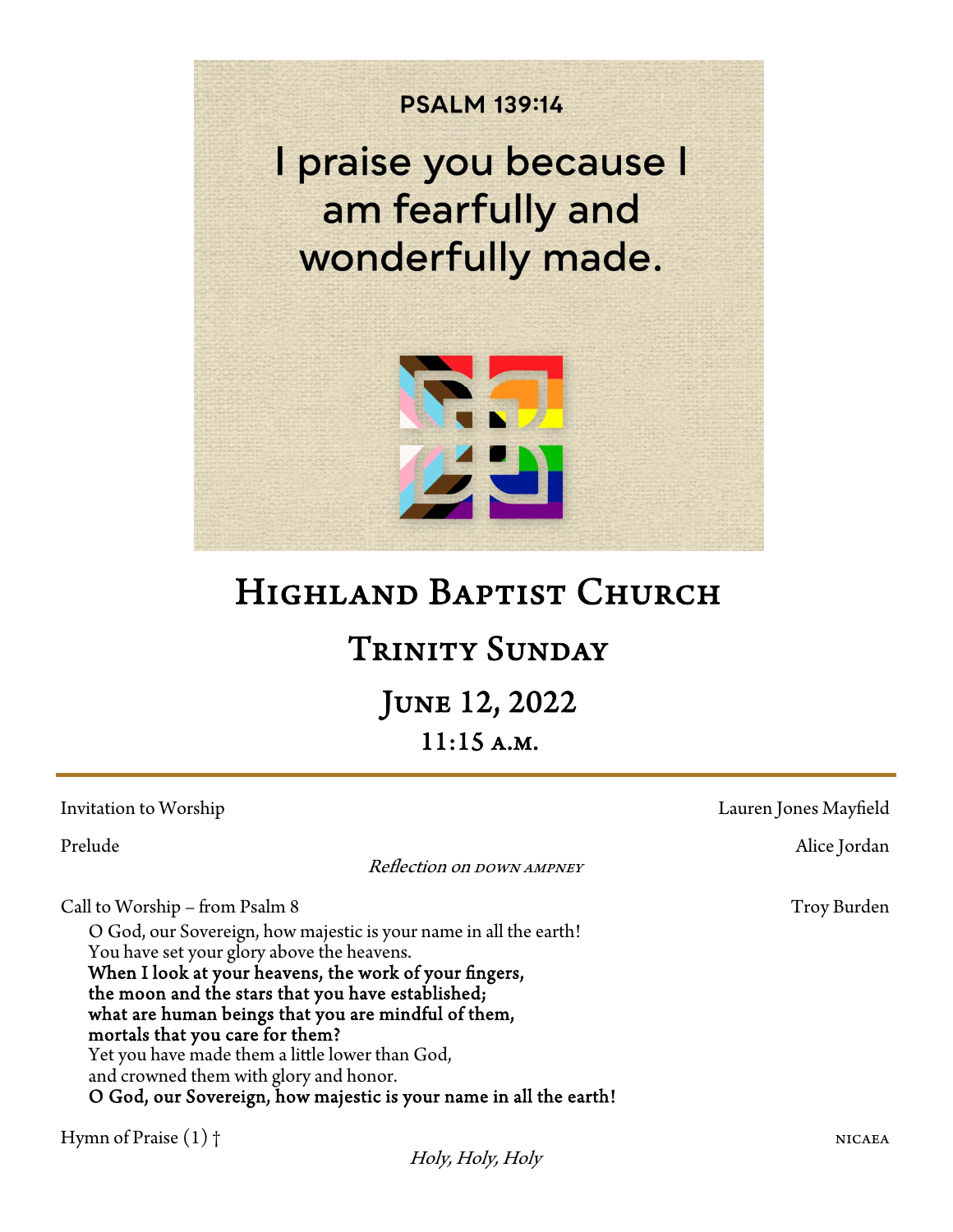#### Glory to the Creator † metals and the control of the Creator  $\uparrow$  meineke Glory to the Creator, and to the Christ, and to the Spirit, One. As it was in the beginning, is now, and ever shall be, world without end. Amen.

The Hebrew Lesson Austin Echols

Proverbs 8:1-4, 23-25, 31 (Pew Bible pages 579-580—OT)

Spirit of Truth and Grace

Prayer of Confession Renee Purtlebaugh

In the name of the Holy Parent, And of the Son, And of the Holy Spirit, She whom we invite into this space:

God of all mercy and consolation, come to the help of your people, in particular your LGBTQIA+ children for whom the church was too long a harmful place. Turn those of us who have actively participated in the sins of homophobia, transphobia, and fear to live for you alone. Give us the power of your Holy Spirit that we may confess our sins, receive your forgiveness, and grow into the fullness of Jesus Christ, our Savior and Liberator.

Gracious God, have mercy on us. We confess that we have turned from you and our LGBTQIA+ siblings and given ourselves into the power of sin. In your compassion forgive us our sins, known and unknown, things we have done to the queer community and things we have failed to do. Turn us again to you, to the full vision of the Kin-dom of God, and uphold us by your Spirit, She who loves us and encourages us towards liberation, so that we may live and serve you in newness of life through Jesus Christ, our Savior and Friend. Amen.

| $\alpha$ of $\alpha$ or $\alpha$ is a contracted to $\alpha$ . The set of $\alpha$                                                                                                                                                                                                                                | Juli Liigianu                   |
|-------------------------------------------------------------------------------------------------------------------------------------------------------------------------------------------------------------------------------------------------------------------------------------------------------------------|---------------------------------|
| The Exchange of Peace                                                                                                                                                                                                                                                                                             |                                 |
| The Gospel Lesson †<br>John 16:12-25 (Pew Bible pages 108-109-NT)                                                                                                                                                                                                                                                 | Lilly Glover                    |
| Hymn†                                                                                                                                                                                                                                                                                                             | <b>NETTLETON</b>                |
| Sing a New World Into Being<br>Sing a new world into being, sound a bold and hopeful theme.<br>Find a tune for silent yearnings, lend your voice and dare to dream.<br>Dream a church where all who worship find their lives and loves belong.<br>Sing a new world into being, sing as Christ inspires your song. | text, Mary Louise Bringle       |
| Sacred Story                                                                                                                                                                                                                                                                                                      | Madeline Cox                    |
| Sing a new world into being, where each gender class and race.<br>Brings its rainbow gifts and colors to God's limitless embrace.<br>Where the lines that once divided form instead the ties that bind.<br>Sing a new world into being, Risk transforming heart and mind.                                         |                                 |
| Sacred Story                                                                                                                                                                                                                                                                                                      | Greg Aguillon and Perry Ledford |
| Sing a new world into being, Join the ancient prophets' cry.<br>For a time of health and plenty, when all tears have been wiped dry.<br>When compassion flows like waters, pouring balm for all who grieve.<br>Sing a new world into being, live the promise you believe.                                         |                                 |
| Sacred Story                                                                                                                                                                                                                                                                                                      | <b>Andrew Newton</b>            |

Call to Prayer DOWN AMPNEY text, Iain D. Cunningham

 $Words of Assume S: 1.5$   $\mu$  and  $\mu$  and  $\mu$  and  $\mu$  and  $\mu$  and  $\mu$  and  $\mu$  and  $\mu$  and  $\mu$  and  $\mu$  and  $\mu$  and  $\mu$  and  $\mu$  and  $\mu$  and  $\mu$  and  $\mu$  and  $\mu$  and  $\mu$  and  $\mu$  and  $\mu$  and  $\mu$  and  $\mu$  and  $\mu$  and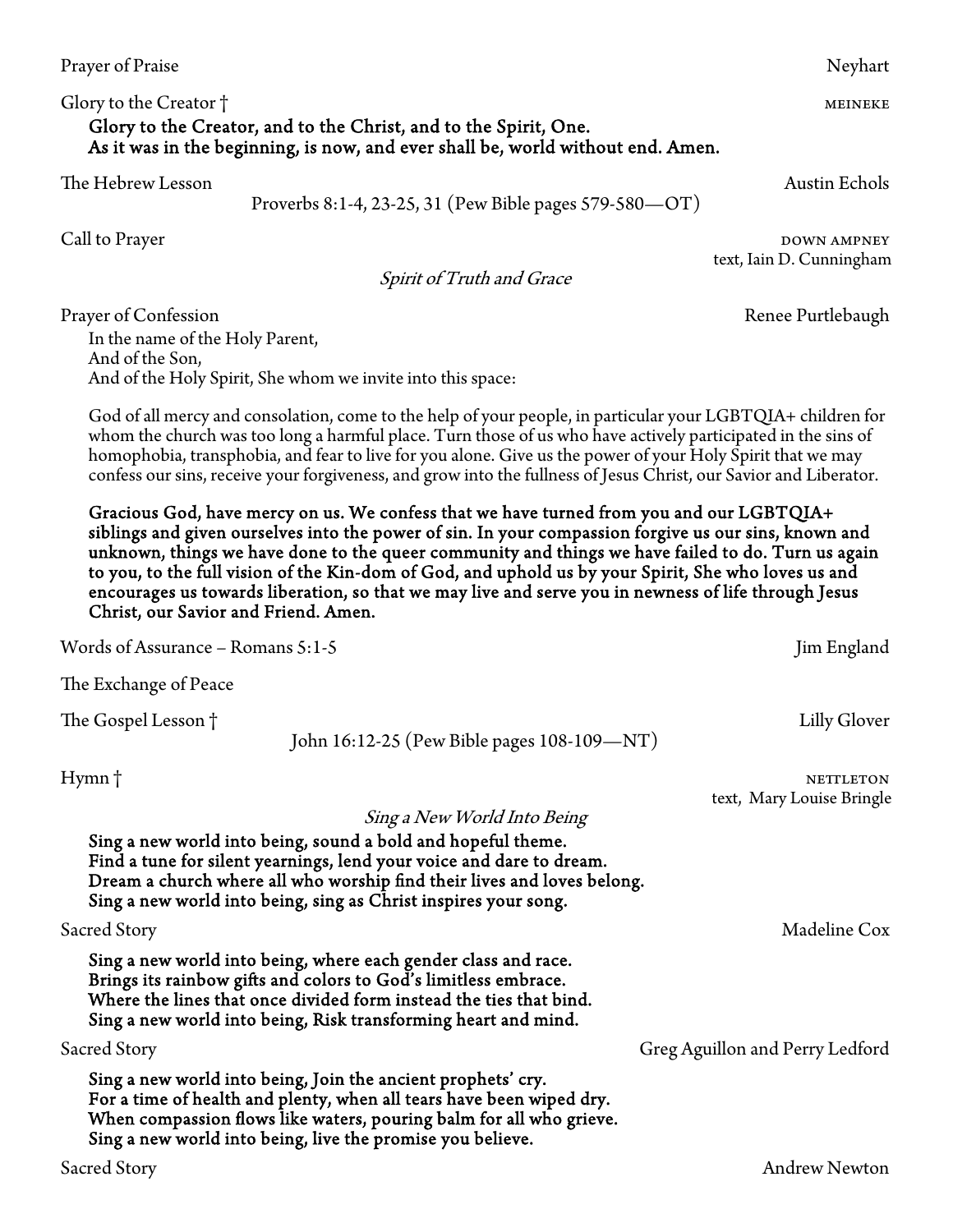Hymn of Response † David Lohman

For All the Children